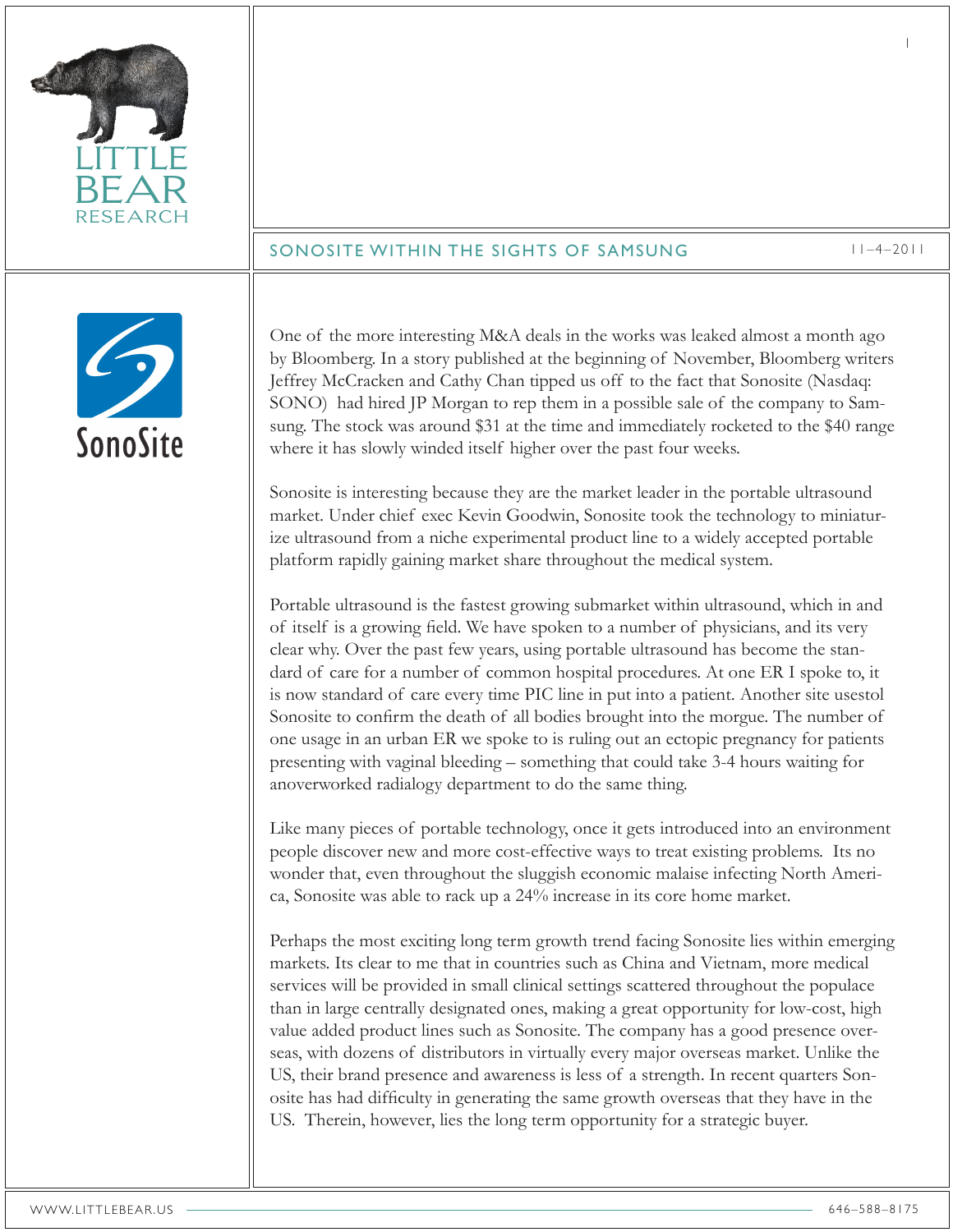| <b>RESEARCH</b><br>SONOSITE WITHIN THE SIGHTS OF SAMSUNG<br>$11 - 4 - 2011$                                                                                                                                                                                                                                                                                                                                                                                                                                                                                                                                                                                                                                                                                                                                                                                                                                                                                                                                                                                                                                                                                                                                                                                                                                                                                                                                                                                                                                                                                                                                                                                                                                                                                                                                                                                                                                                                                                                                                                                                                                                                                                                                                                                                                                                                                                                                                                                                                                                                                                                                                                            |  |
|--------------------------------------------------------------------------------------------------------------------------------------------------------------------------------------------------------------------------------------------------------------------------------------------------------------------------------------------------------------------------------------------------------------------------------------------------------------------------------------------------------------------------------------------------------------------------------------------------------------------------------------------------------------------------------------------------------------------------------------------------------------------------------------------------------------------------------------------------------------------------------------------------------------------------------------------------------------------------------------------------------------------------------------------------------------------------------------------------------------------------------------------------------------------------------------------------------------------------------------------------------------------------------------------------------------------------------------------------------------------------------------------------------------------------------------------------------------------------------------------------------------------------------------------------------------------------------------------------------------------------------------------------------------------------------------------------------------------------------------------------------------------------------------------------------------------------------------------------------------------------------------------------------------------------------------------------------------------------------------------------------------------------------------------------------------------------------------------------------------------------------------------------------------------------------------------------------------------------------------------------------------------------------------------------------------------------------------------------------------------------------------------------------------------------------------------------------------------------------------------------------------------------------------------------------------------------------------------------------------------------------------------------------|--|
| Samsung clearly fits the bill. With operating cash flow approaching US\$15 billion, Sam-<br>sung earlier this year announced its long term investment strategy of building a large<br>medical instrument and technology business. Taking a page from General Electric,<br>Samsung's Lee Kun-hee sees the company's future in investing its impressive electron-<br>ics and shipbuilding profits into higher-margin businesses. You can't find a larger target<br>than medical devices.<br>SonoSite<br>Last year Samsung made its first major foray into ultrasound by acquiring a large mi-<br>nority stake in Medison, the world's sixth largest manufacturer. Samsung bought out<br>most of the remainder this year and renamed the company Samsung Medison. While<br>the purchase price was not completely disclosed, our estimates based upon various<br>trade publications is that Samsung paid approx. 3x revenues, or nearly \$600m for this<br>approx. \$200m business.<br>It's clear to all Samsung observers that this purchase was merely a platform upon<br>which to build a multi-billion dollar medical device business. Jay Caplan wrote a good<br>piece on this back in January. Since picking up Medison, Samsung has gobbled up a<br>dental-equipment manufacturer and, just recently, a well regarded cardiac point-of-care<br>testing solutions business.<br>Samsung has hired Morgan Stanley to identify additional candidates to acquire and<br>according to press accounts has been spending a considerable amount of time kick-<br>ing the tires at Sonosite. A first round of bidding turned up Samsung and a handful of<br>other unannounced players. My guess is that Roper Industries, Inc. and possibly J&J<br>were two of the interested parties.<br>I have had a few discussions with Sonosite distributors and my sense from them is that<br>Samsung is the most logical buyer for Sonosite. Further, the feeling was that manage-<br>ment of Sonosite is very predisposed to handing the ball off, so to speak, to the Kore-<br>ans, which is important given the companies unyielding commitment to its' customer<br>base. No one I spoke to felt that Sonosite would not want to sell themselves at this<br>stage of the company's growth cycle.<br>Unlike many other medical device companies whose Boards of Directors maul their<br>shareholders with ill timed and highly dilutive offerings, Sonosite seems to have done<br>quite alright by its' owners. In July 2007 the company raised \$225 million in convertible<br>debt struck at \$38.20 (the stock at the time traded between \$27 & \$32 per share). |  |